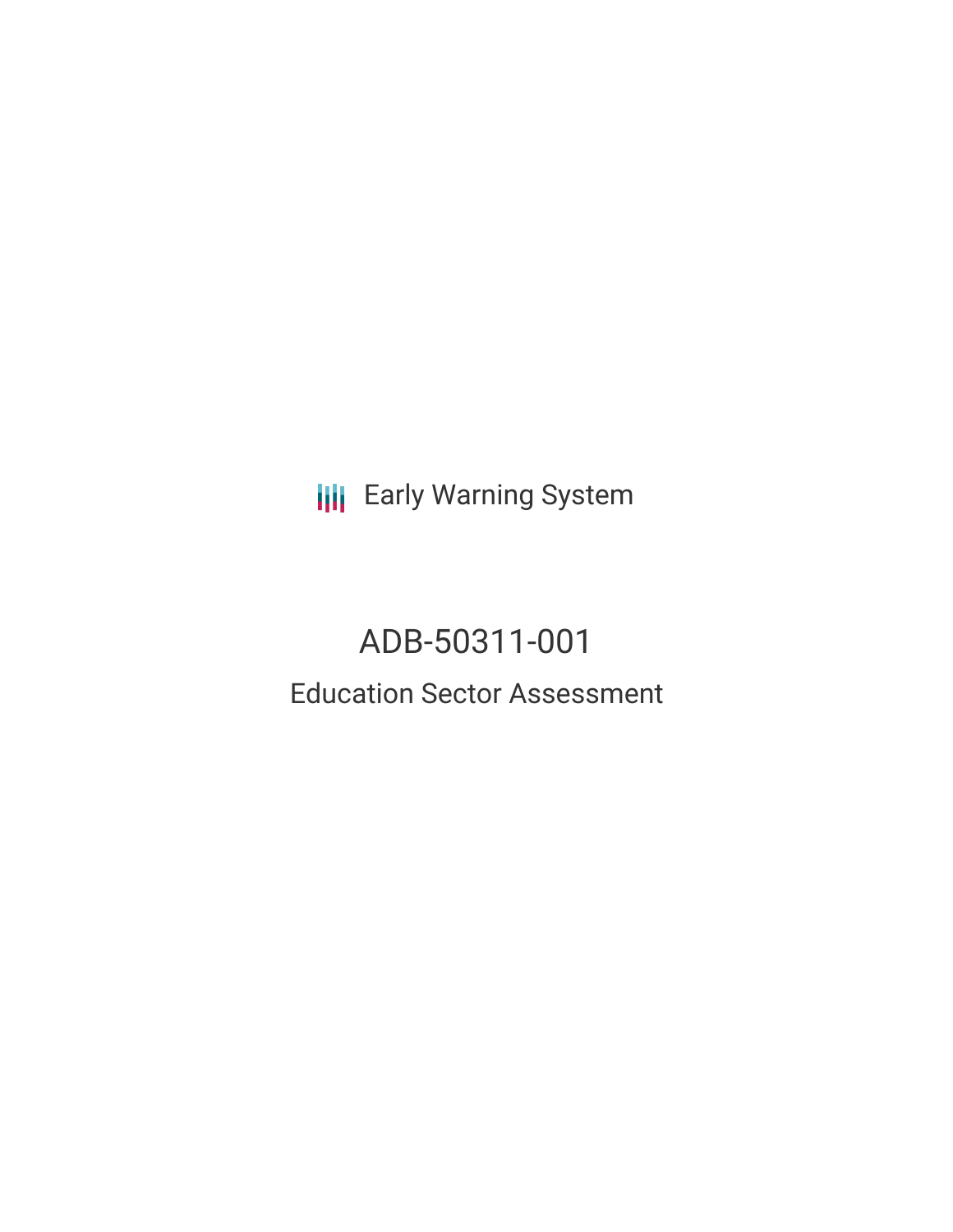

## **Quick Facts**

| <b>Countries</b>               | Pakistan                     |
|--------------------------------|------------------------------|
| <b>Financial Institutions</b>  | Asian Development Bank (ADB) |
| <b>Status</b>                  | Active                       |
| <b>Bank Risk Rating</b>        | U                            |
| <b>Voting Date</b>             | 2016-10-14                   |
| <b>Sectors</b>                 | <b>Education and Health</b>  |
| <b>Investment Type(s)</b>      | Grant                        |
| <b>Investment Amount (USD)</b> | $$0.22$ million              |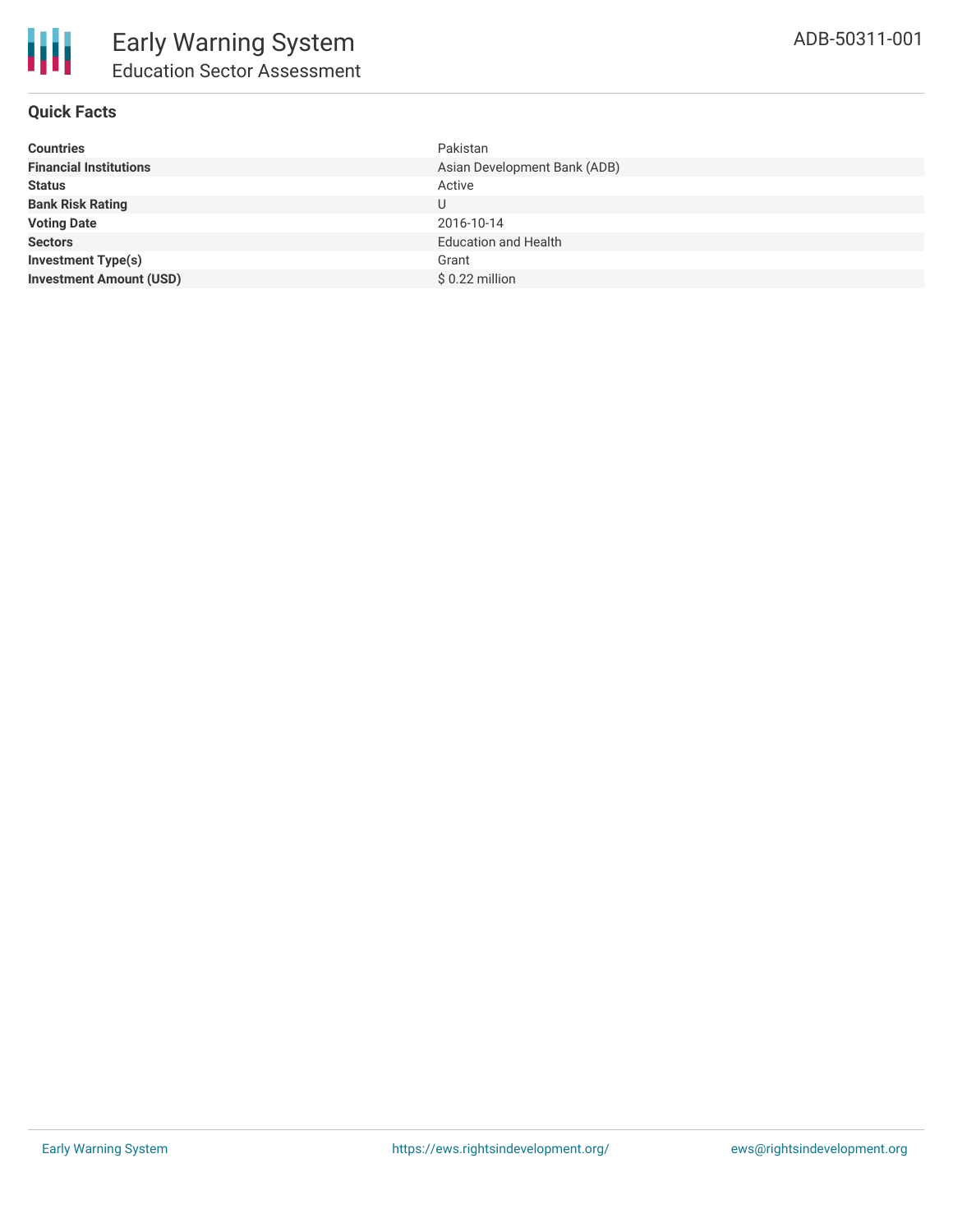

### **Project Description**

#### **DESCRIPTION**

The small-scale policy and advisory technical assistance (S-PATA), in an amount not exceeding the equivalent of \$225,000, will carry out a comprehensive education sector assessment in Pakistan. The assessment will include a broad overview of education and skills development issues for the country as a whole, and will provide a more in-depth analysis of these issues for Sindh in particular.

#### PROJECT RATIONALE AND LINKAGE TO COUNTRY/REGIONAL STRATEGY

In line with ADB's Midterm Review of Strategy 2020 commitment to increase its support to education, CWSS is exploring opportunities to expand the sector's portfolio based on comparative advantage and value addition. Pakistan has significant challenges to overcome in education sector development and student learning outcomes. The proposed sector assessment will provide a basis for policy dialogue between the Asian Development Bank (ADB), the government of Sindh, and other stakeholders, on possible ADB-financed support to education and skills development in Sindh.

IMPACT

Improved education sector performance in Pakistan, and particularly in Sindh.

#### CONSULTING SERVICES

The S-PATA will require four consultants, including two international experts (one specializing in basic and secondary education and one in skills development and higher education) and two national experts (one specializing in in school and teacher education and one in skills development and higher education in Pakistan). All consultants will be recruited on an individual basis. Outline terms of reference for consultants are in Attachment 3. Other consultants, including resource persons, may be engaged from time to time, as required (e.g., for study workshops with stakeholders). The selection and engagement of consultants will follow Asian Development Bank's Guidelines on the Use of Consultants (March 2013, as amended from time to time). Disbursements under the S-PATA will be done in accordance with the ADB's Technical Assistance Disbursement Handbook (May 2010, as amended from time to time).

PROCUREMENT

Not applicable.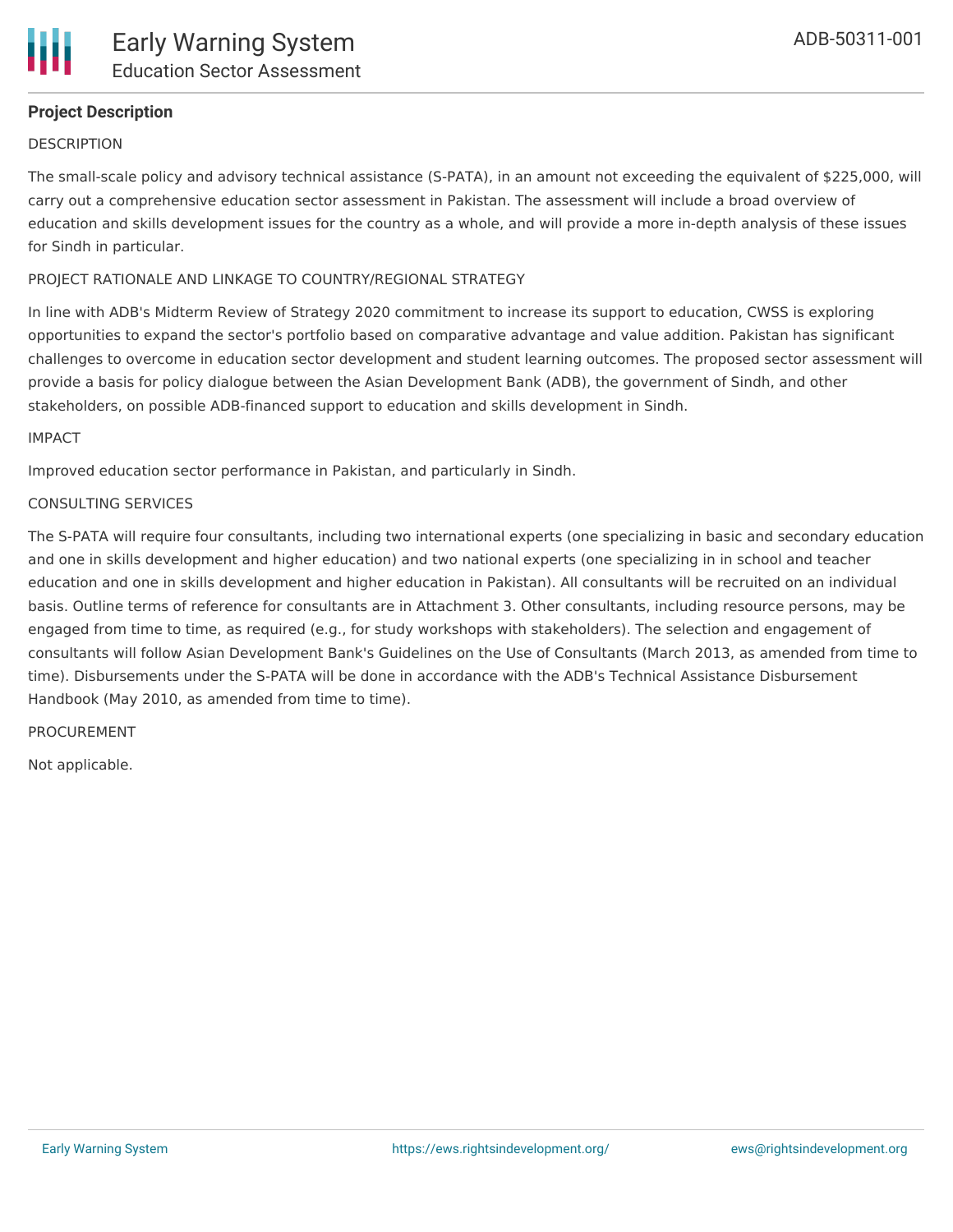## **Investment Description**

Asian Development Bank (ADB)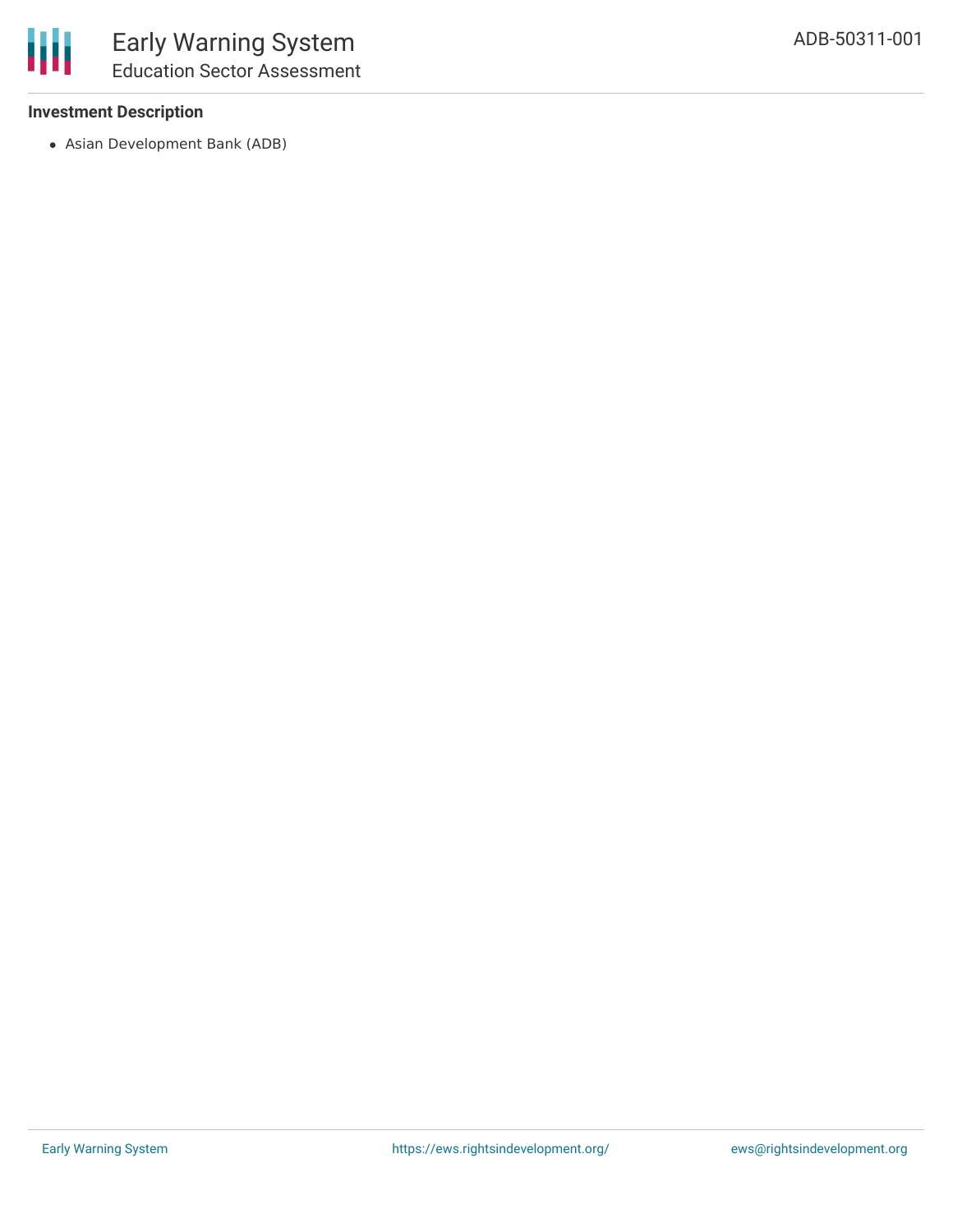## **Contact Information**

## ACCOUNTABILITY MECHANISM OF ADB

The Accountability Mechanism is an independent complaint mechanism and fact-finding body for people who believe they are likely to be, or have been, adversely affected by an Asian Development Bank-financed project. If you submit a complaint to the Accountability Mechanism, they may investigate to assess whether the Asian Development Bank is following its own policies and procedures for preventing harm to people or the environment. You can learn more about the Accountability Mechanism and how to file a complaint at: http://www.adb.org/site/accountability-mechanism/main

#### **CONTACTS**

Responsible ADB Officer LaRocque, Norman I.A. Responsible ADB Department Central and West Asia Department Responsible ADB Division CWSS Executing Agencies Asian Development Bank 6 ADB Avenue, Mandaluyong City 1550, Philippines